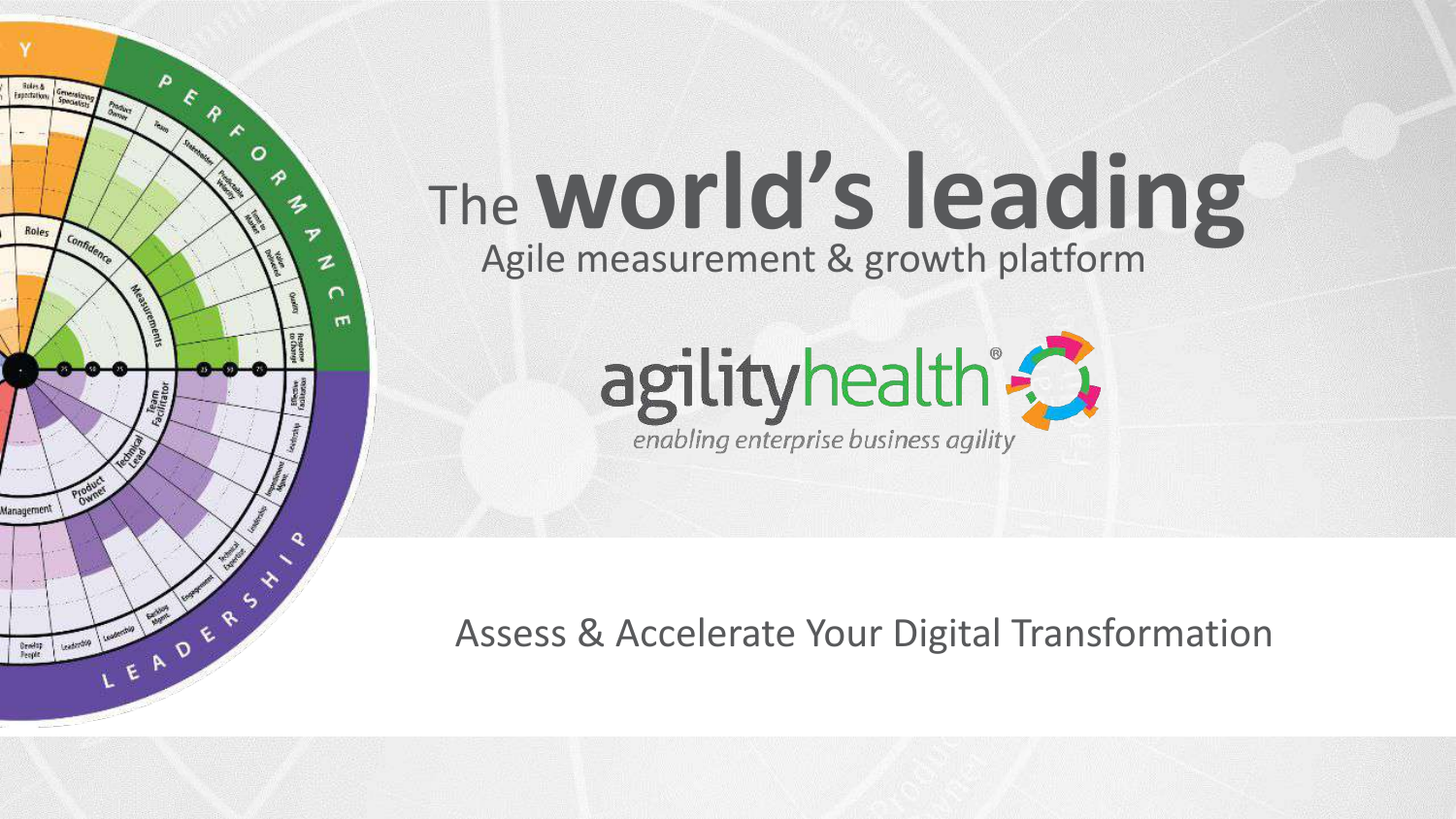

#### Manuel Niembro Agile Center of Excellence *BBVA*

Manuel is an experienced senior banker with a demonstrated history of working in the financial services industry. He is skilled in Portfolio Management, Negotiation, Credit Risk, Corporate Finance, and Banking.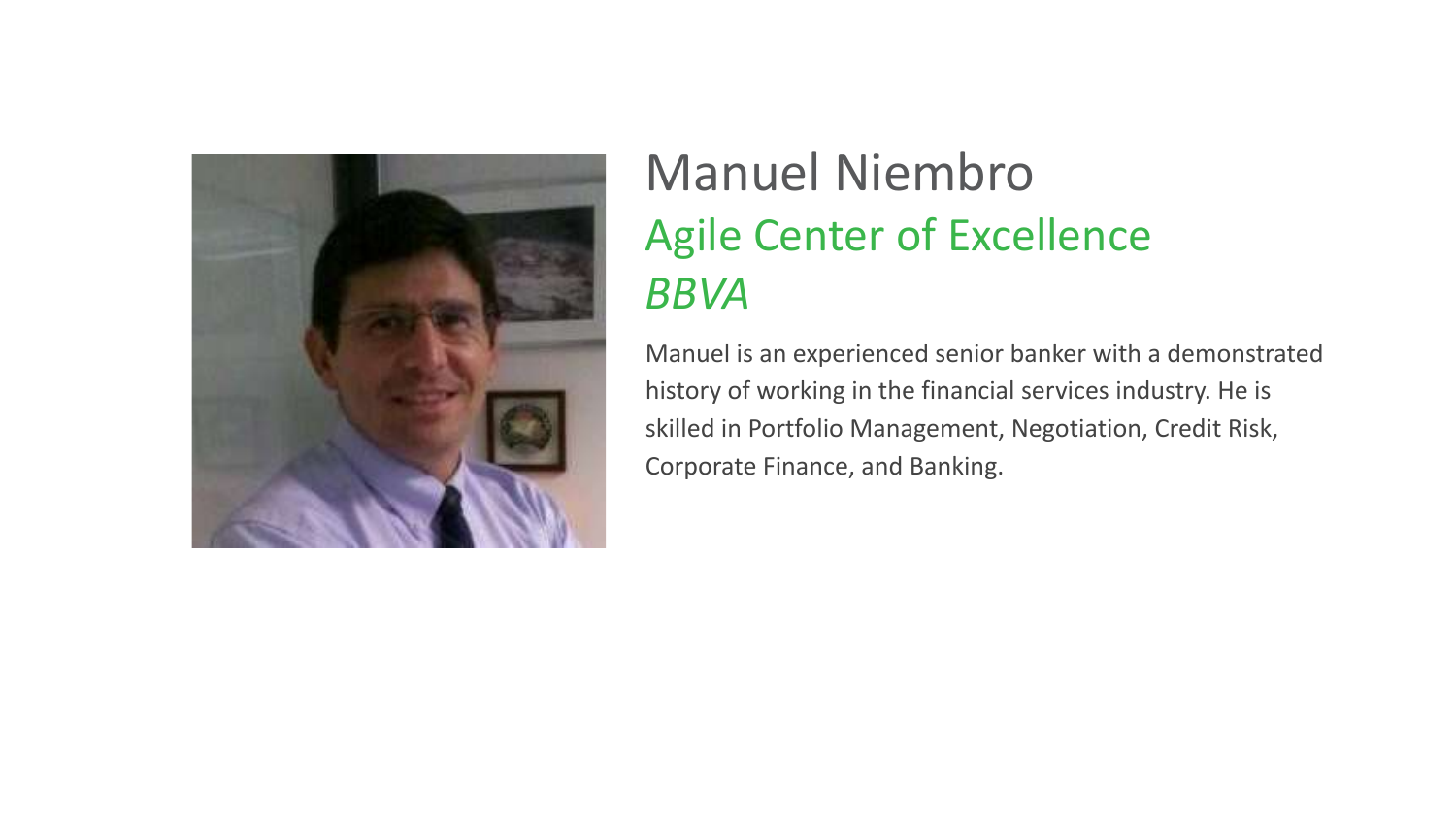

#### Nikos Georgiades SVP, Global Head of Digital Commercial Execution *Novartis*

Nikos is a senior executive and visionary leader with global experience who has been delivering superior results in both large organizations and entrepreneurial settings for 20+ years. He has a proven record of maximizing growth and P&L performance, capturing efficiencies, enhancing customer experience, developing sustained organizational capabilities, building strong teams and developing top-talent across the world. Nikos has broad expertise in commercialization, operations, digital, data, AI, sales marketing and IT at all product stages including launch, mature and loss of exclusivity settings, and across a range of product categories such as Specialty, Primary Care and Oncology.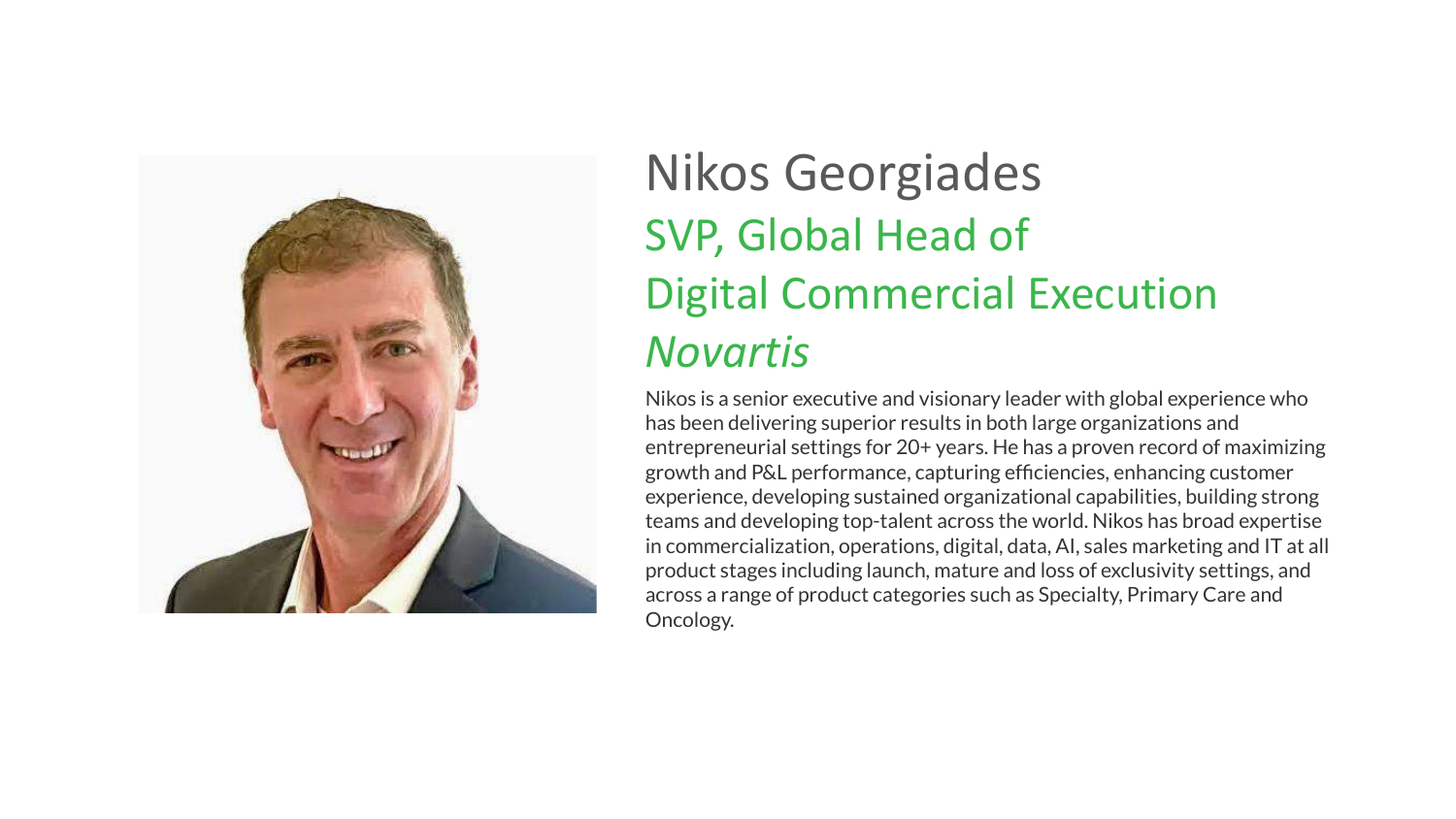

### Corey Rudzinski SVP – Chief Operating Officer for the Enterprise Framework Office *Wells Fargo*

Corey is a proactive and high-performance enterprise transformation executive with progressively responsible leadership experience known for delivering inventive solutions across a broad swath of highly competitive, fast-paced and heavily regulated environments.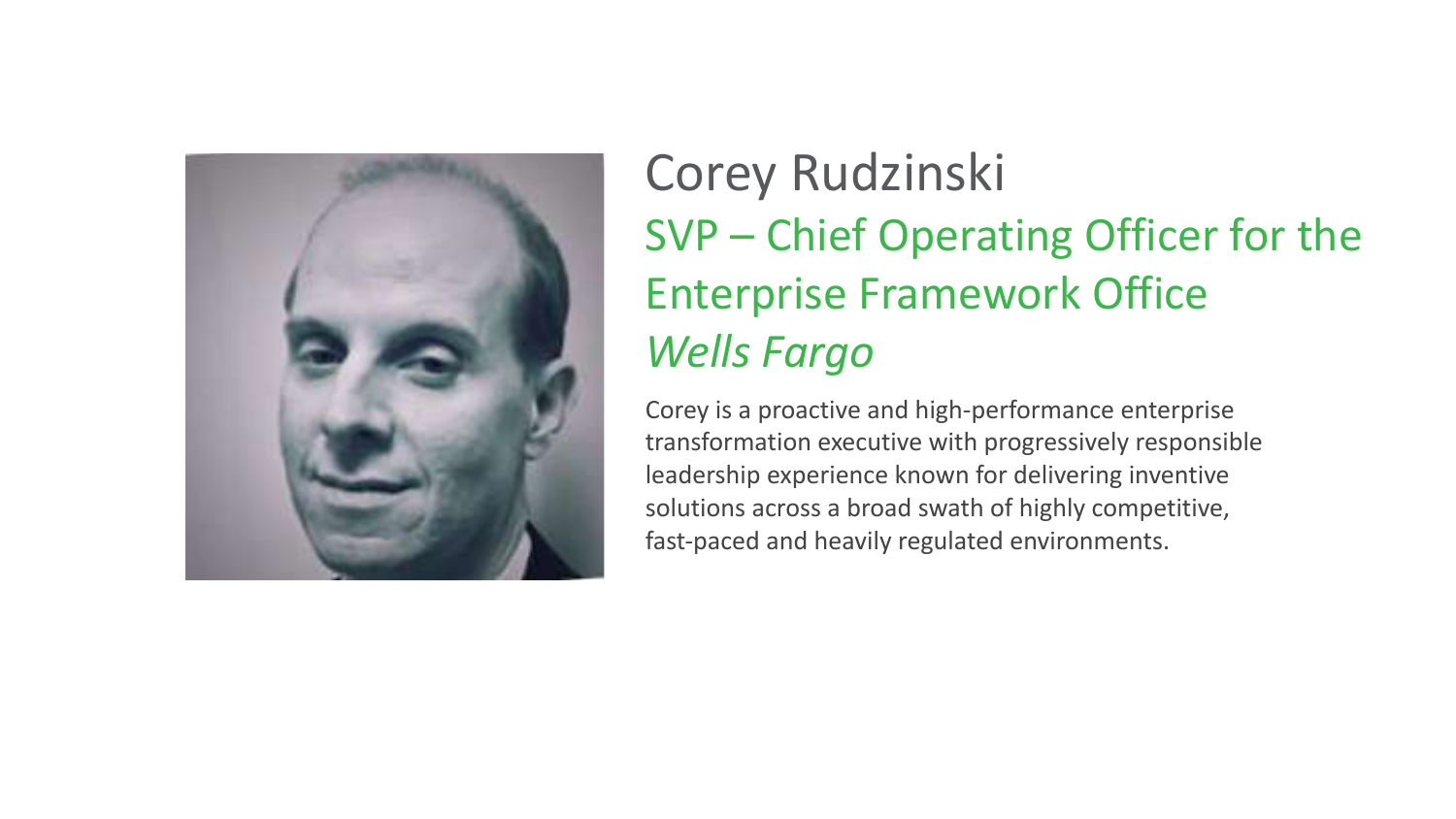

### Kristin Kanders Digital Transformation Executive *State Street and the Federal Reserve Bank of Boston*

Kristin is a strategic, results-oriented and creative leader who values partnership and teamwork. She is experienced in launching and managing large-scale digital transformation and innovation programs, and adept at charting a new direction and bringing people along. Kristin has a proven record of creating a new vision and direction within a company, collaborating for buy-in, and seeing ideas through to results.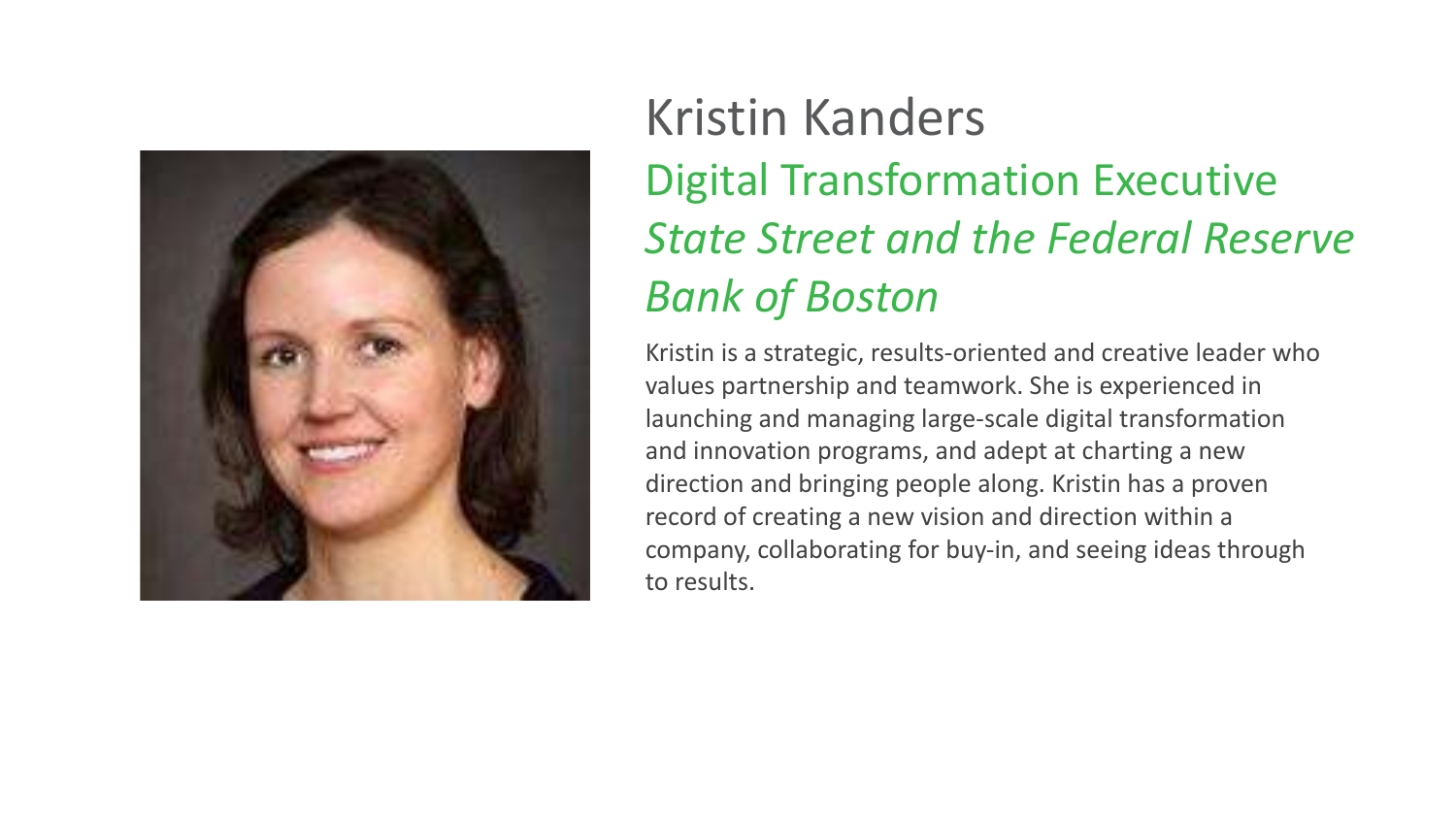



**MEASURE & GROW PLATFORM** 

# Sally Elatta AgilityHealth® CEO, Founder

- Founder of AgilityHealth, EBA model
- Frequent industry keynote speaker
- 2+ decades of experience in enterprise business agility transformation market
- Author AgileVideos.com
- Mother, Entrepreneur, Activist



**On-DEMAND LEARNING VIDEOS** 



**STRATEGY & ENABLEMENT**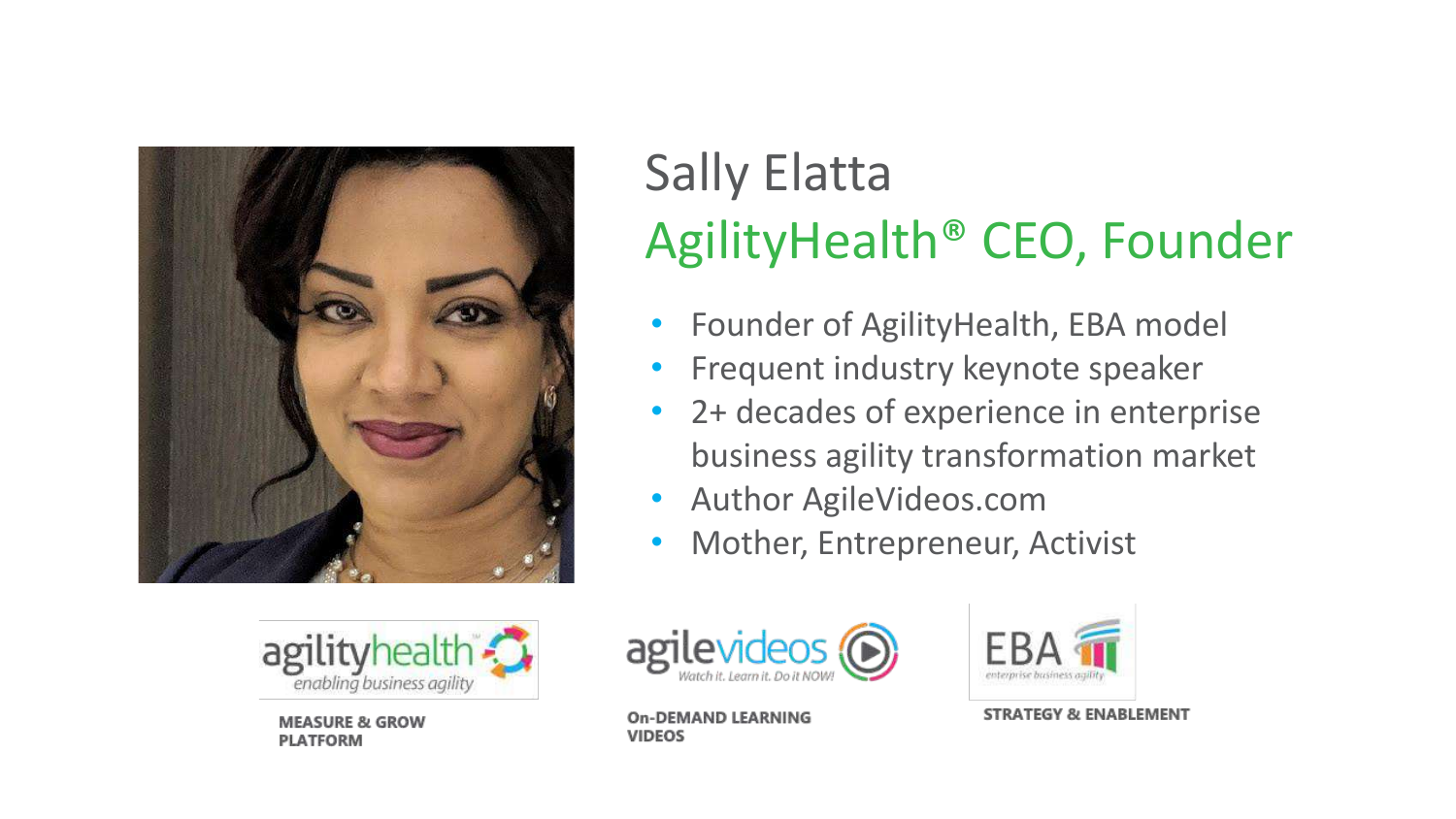## What is Business Agility?

The ability to adapt to change, learn and pivot, deliver at speed, and thrive in a competitive market…

*- Sally Elatta, Evan Leybourn*

#### We Scale and Accelerate this Journey Through: <https://agilityhealthradar.com/business-agility-report-2020-results/>







Scale Agile learning & talent development with AgileVideos.com

**Learn Measure Grow Accelerate** Measure current state and develop targeted growth plans

Enable teams & individuals to help themselves grow through the Growth Portal



Accelerate your maturity towards Digital, Agile and new ways of working

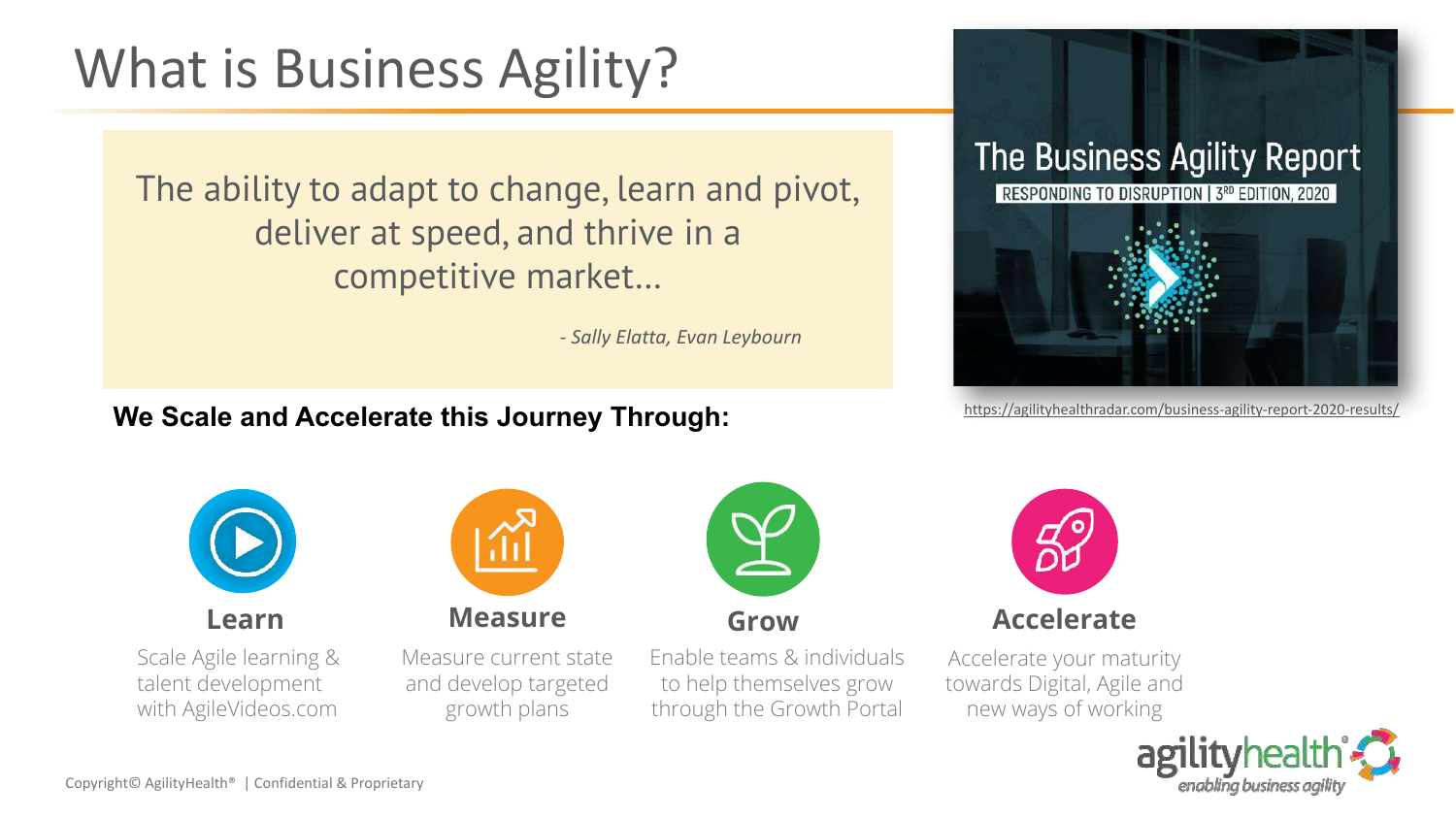## Digital Transformation Radar Assessment

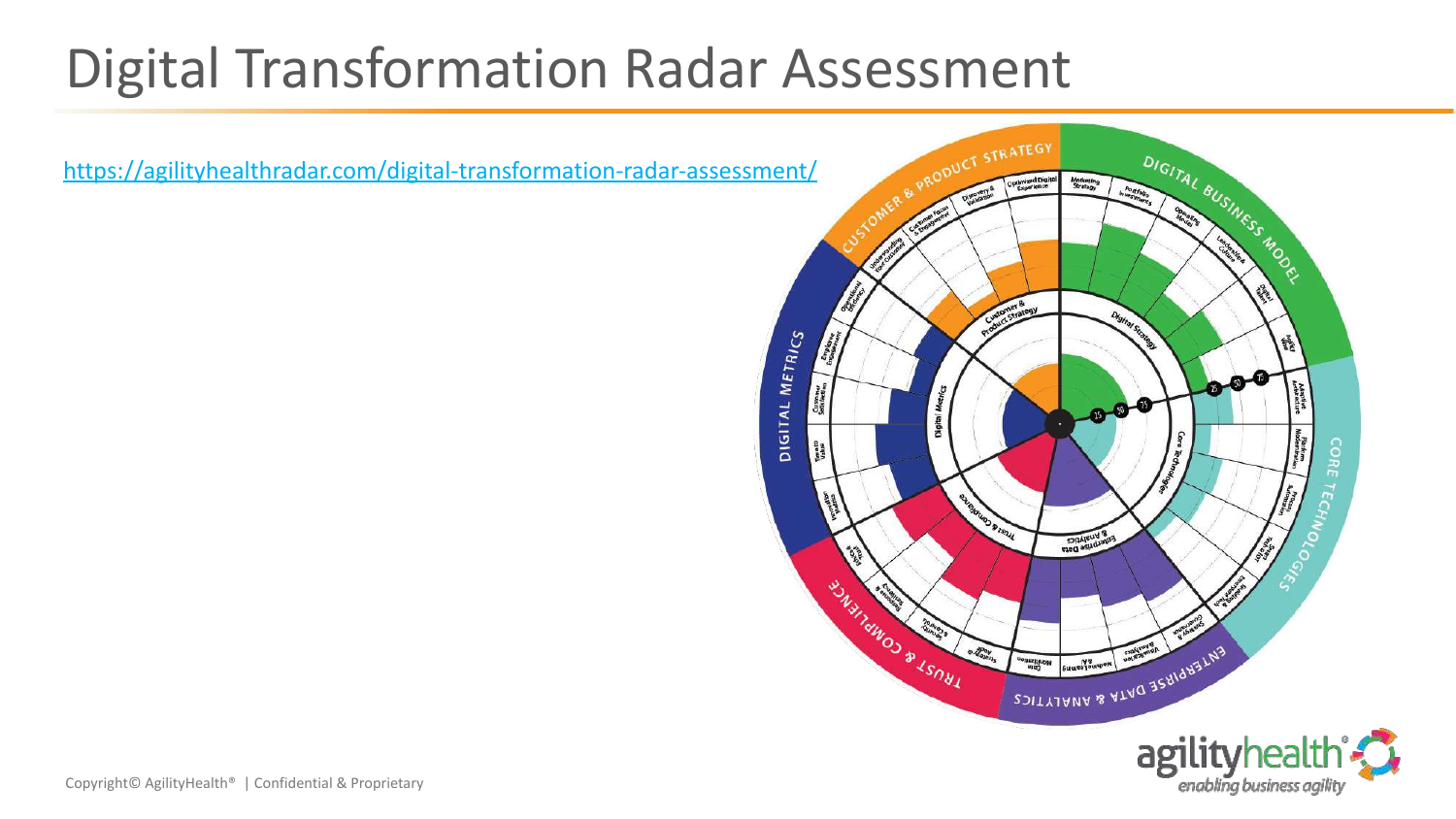

#### Schedule a strategy session

[info@agilityhealthradar.com](mailto:info@agilityhealthradar.com)

#### Visit AgilityHealth

<https://agilityhealthradar.com/>